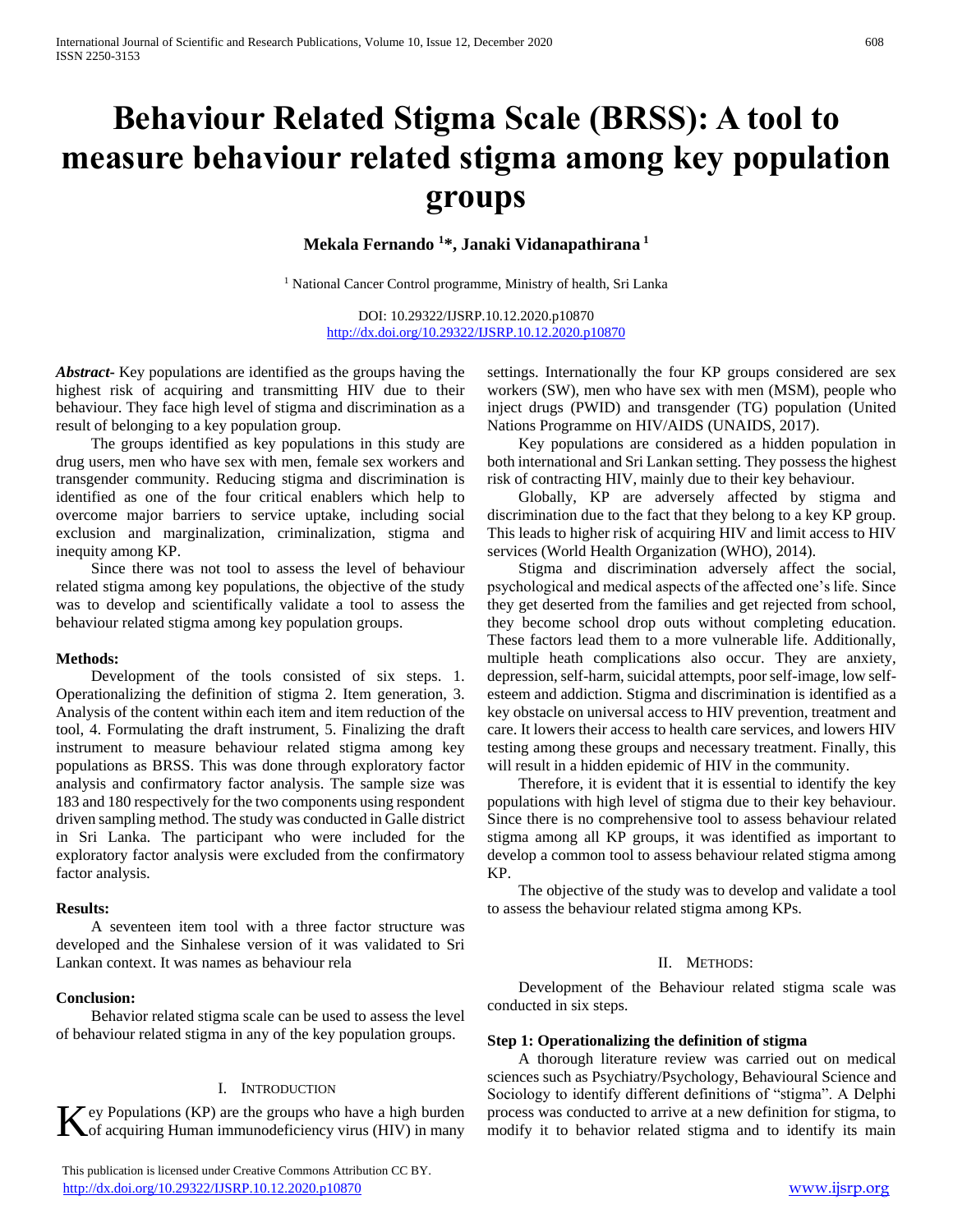domains. A scale from zero (total disagreement) to four (total agreement) was used to rate the definitions for their appropriateness in the Sri Lankan context. This process was repeated in three rounds, selecting the definitions according to the score and finally arrived at one new definition. A definition for stigma was developed as "an attribute or behaviour which is discrediting". As this study is on behaviour related self-stigma the definition was further modified as "an attribute possessed by an individual which is discrediting due to his or her identity or behaviour" (identity was taken into consideration among TG people and behaviour among FSW, MSM and DU).

## **Step 2: Item generation**

 Items to be included within the multi–dimensional constructs of behavior related stigma were generated using a detailed literature review, key informants and in-depth interviews. Literature on instruments used in medical (Psychiatry, Psychology) and Sociology were searched. The selected items were adopted according to the cultural acceptability in generating items.

 Key informant interviews were conducted among the main stakeholders from different categories who are directly and indirectly involved in decision making and service provision to KP such as Mental Health, Psychiatry, Psychology and human behaviour.

 In-depth interviews were conducted to get an insight into different aspects that people of KP regard as important for behaviour related stigma. They were carried out among KP in the community in different settings; urban, semi urban and rural.

# **Step 3: Analysis of the content within each item and item reduction of the tool**

 The items that were in duplicate were removed and a draft list of 32 items was prepared. The items were rated using a five point likert scale ranging from least important -1 to most important -5. There were 25 items with a mean score of three or more and mean score of seven items were less than three. Those seven items were excluded during the review. The list of 25 items was sent for the second round to the expert panel for clarifications, suggestions and rating. The results were reviewed as in the first round with special emphasis placed on the definition for behavior related stigma. Finally, a total of 18 items were retained after the non-statistical item reduction procedure.

## **Step 4: Formulating the draft instrument**

 The selected items were developed into an instrument by writing them as statements that were to be used as interviewer administered questions as it was considered the most appropriate method for obtaining data which could be applied to the KP with varying education levels. A Likert scale was used as response choices.

 Simple scoring of items was adopted in the absence of any research evidence for any benefit in weighting the items as opposed to weighted scoring, especially when there are many items in the pool (Chang, Brown, & Nitzke, 2008). Scores ranged from 1 to 5 for all 18 items. In 17 stems of the scale excluding item 8, the lowest value was one which indicated least likelihood of behavior related stigma and highest score of five indicated the most likelihood of behavior related stigma. In the stem no. 08, the scoring was reverse; a score of 1 indicated a most likelihood of behavior related stigma and a score of 5 indicated least likelihood of behavior related stigma.

# **Step 5: Translation of the draft instrument**

 The BRSS was translated into Sinhala from the original English version. The forward – backward translation methodology was employed in the translation of draft instrument.

# **Step 6: Finalizing the draft instrument to measure behaviour related stigma among key populations as BRSS**

 The draft instrument was finalized as BRSS by carrying out the following procedures.

# **a. Exploration of the underlying latent factors in the draft instrument**

 An exploratory factor analysis using Principal Component Analysis (PCA) was carried out to assess how the selected 18 items were related to each other, and to see if there was any need for further reduction of items (Brown, 2006). The factorability of the 18 items was assessed.

 A cross-sectional community-based study was carried out among 183 KP in Galle district in January 2018. As there were 18 items in the BRSS the ratio of participants per item was 1: 10.1.

# **Study population:**

Four four KPs (female sex workers, men who have sex with men, drug users and transgender) were defined as below.

 Female sex worker is defined as any female who has sold sex in exchange of money or goods for the past six months. (NSACP, 2015).

• Men who have had sex with other men in the past six months as a matter of reference or practice, regardless of their sexual identity or sexual orientation and irrespective of whether they have sex with women or not are defined as MSM (NSACP, 2013).

 Drug users are defined as people who take psycho active (psychotropic) substances for non-medical purposes during the past six months excluding those who take only alcohol and tobacoo (NSACP, 2013).

 Transgender people are defined as people who belong to the umbrella term as those who describe people whose gender identity and expression doesn't conform to the norms and expectations traditionally associated with their sex assigned at birth for the past six months (UNAIDS, 2015).

 All FSW, MSM, DU and TG group who have completed 18 years and resided in Galle district for the past six months from the time of the study were included while any participant who belonged to the four KP, with a diagnosis of a mental disorder at the time of the study was excluded.

 As this is a study on hard to reach populations, respondent driven sampling method was used.

 Data was collected using an interviewer-administeredquestionnaire (IAQ) including socio-demographic characteristics and the draft instrument translated to Sinhala Language.

 Data collection was done by trained field investigators who were graduates in Sociology.

## **Statistical analysis:**

 This publication is licensed under Creative Commons Attribution CC BY. <http://dx.doi.org/10.29322/IJSRP.10.12.2020.p10870> [www.ijsrp.org](http://ijsrp.org/)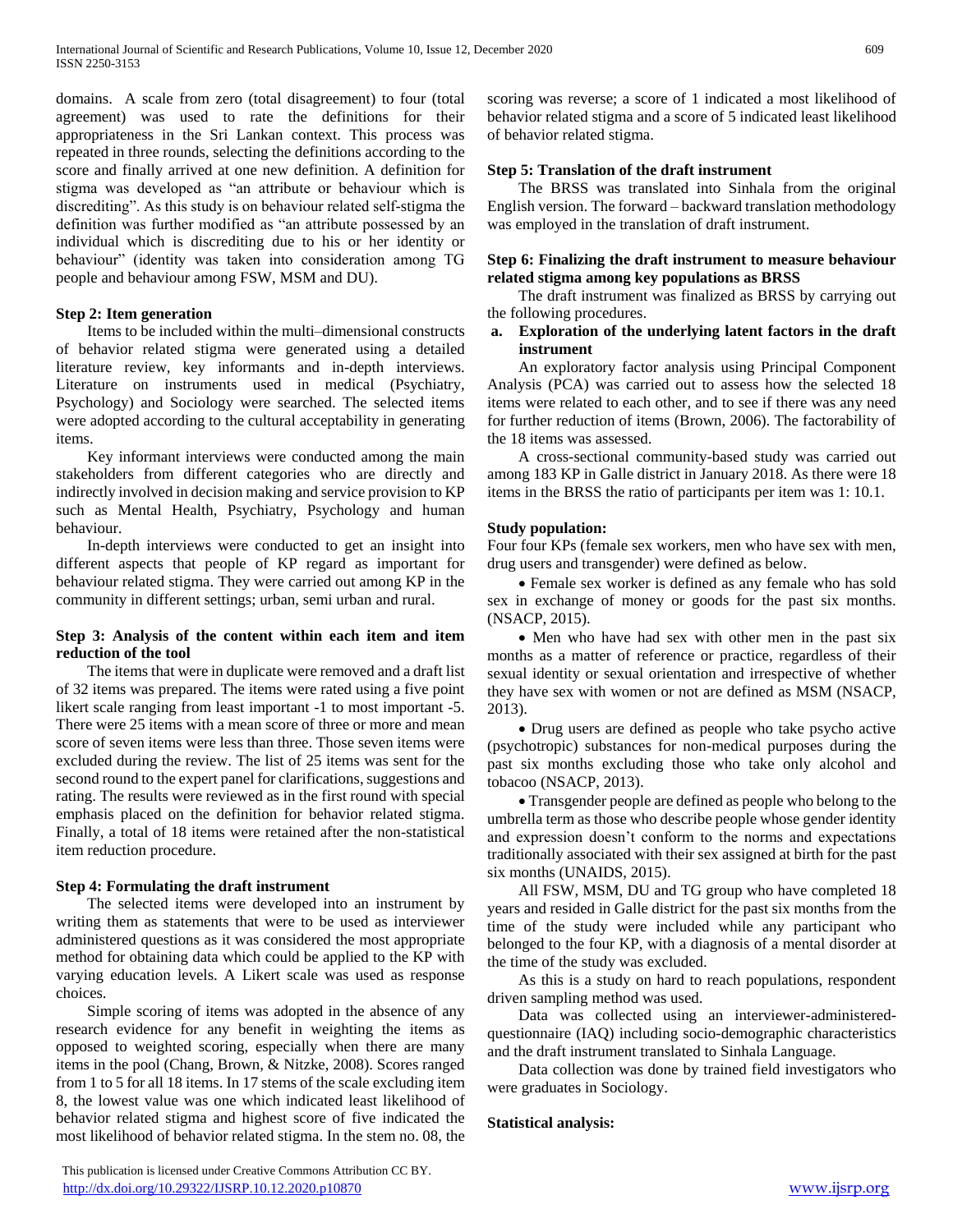All items in the draft instrument were subjected to PCA using the Statistical package for Social sciences (SPSS) version 22. Initially inter- correlation matrices of the 18 items were calculated and anti-image correlation matrix was carried out to measure the factorability for all the variables. Sampling adequacy of data was assessed. The factors were selected as relevant when the Eigen values were more than one. Scree plots were examined and factors were rotated to optimize the interpretability of the scale. After conducting the PCA, three factorable latent factors were identified. Promax rotation method was used. Seventeen items loaded well with a factor loading of more than 0.3 into three factors. Since item No 17 **"I feel that people think that I spread HIV merely because I belong to a key population"** was cross loading, it was dropped and re rotated. The three factors identified were negative self-image, disclosure concerns and public attitudes. Then item no 18 was renumbered as item no 17. Pretesting of the draft instrument was carried out among 20 adults in the district of Kandy and modifications were done as appropriate. The scale developed was named Behaviour Related Stigma Scale (BRSS).

 Assessment of validity and reliability of the BRSS This was conducted in two stages.

# **Stage 1: Assessment of judgmental validity**

 Face, content and consensual validity were assessed in relation to judgmental validity. Each item in the instrument was assessed for its relevance, appropriateness and acceptability in the local context by the experts in different fields, by agreeing whether the conceptual definition of behaviour related stigma has been translated appropriately within the BRSS.

# **Stage 2: Validation study to ensure construct validity and reliability of BRSS (Sinhala version)**

 A cross sectional study was conducted among 180 eligible study participants in Galle district, who were not included in PCA. Data was collected using the draft tool (BRSS) with 17 items which was developed in this study by the same field investigators. Considering the non-normal distribution of the items in the BRSS and according to the recommendations offered in LISREL 9.2, Robust Maximum Likelihood (RML) estimation method was used in the CFA. The CFA was performed on the covariance matrix of the items of BRSS. Assessment of the appropriateness of the model was based on several fit indices such as Root Mean Square Error of Approximation (RMSEA), Standardized Root Mean Square Residual (SRMR), Comparative fit index (CFI) and Non Normal Fit Index (NNFI). Judgements on how well the model fits data were made on the basis of RMSEA < 0.05, SRMR 0.9 and NNFI >0.9 (Chang et al, 2008).

 Internal consistency was assessed in the study using the Chronbach's Alpha, where it is estimated that values higher than 0.7 are satisfactory (Nunnaly & Bernstein, 1994; Tavakol & Dennick, 2011). Test-retest reliability was assessed by administering the BRSS to a randomly selected sub-sample of 20 participants, following a time interval of two weeks. Value of 0.7 or above for the Spearman's r correlation coefficient was considered as having at least a moderate correlation between the scores (Mukaka, 2012).

## III. RESULTS:

 The construct for behaviour related stigma was defined as "an attribute, behaviour or reputation which is socially discrediting on an individual and results in a feeling of shame and expectation of discrimination due to one's key behaviour or identity."

 A total of 32 items were generated for the construct on behaviour related stigma using three methods following thorough literature review and key informant interviews among eight individuals working with KP groups and in-depth interviews in 12 individuals. The majority of the key informants belonged to 30 – 39 age group ( $n= 07$ ). Most of them ( $n= 08$ ) had an educational qualification of G.C.E. (Advance level) or higher.

# **Analysis of the contents and item reduction**

 Thirty-two items were generated at the initial stage. They were further reviewed by a panel of experts on the importance of measuring each item measuring behaviour related stigma. During this process, the number of items was reduced to 25 by deleting irrelevant and duplicate items. Finally, the number of items was reduced to 18 according to the expert rating and importance. These 18 items were retained in the draft instrument.

## **Latent Factors identified using PCA**

 An exploratory factor analysis using PCA was carried out to identify the unknown latent factors in the draft instrument representing behaviour related stigma among KPs. The sample size for this component was 183 adults who belonged to the four KPs.

The majority of the study participants were between  $18 - 39$ years of age (74.3%). Nearly 75% of them had a personal monthly income below LKR 40,000. The majority of them were Sinhala Buddhists.

# **Factorability of the data set for PCA**

This was confirmed by the following results.

 $\bullet$  The sample size (n=183) was acceptable as the number of items were 18, which gave a ratio of 1:10 between factors to items (Streiner, 1994).

 To perform PCA, the items should be correlated with each other but not too much. The anti-image correlation matrix which is the negatives of the partial correlation coefficients, the coefficients were well above the accepted level of 0.5 for the 18 items.

# **Sampling adequacy for PCA**

 Kaiser–Meyer –Olkin measure and Bartlett's test of sphericity were performed to assess sampling adequacy. Kaiser– Meyer –Olkin measure was 0.847 and it was well above the required value of 0.6. Bartlett's test of sphericity was significant as required ( $\chi$  2 = 1092.986, df = 153; p < 0.01). Thus, all the 18 items in the draft instrument were considered adequate for PCA.

## **Selection of latent factors (Items grouped together in the PCA)**

 Principal components were selected as the extraction method. The number of factors was decided depending on the Eigen value. A factor was considered relevant if the given Eigen value exceeded 1.0. In the current study, the Eigen values ranged from 5.238 to 1.079. Extraction was done depending on the eigen value of  $> 1$ . Initially five factors where the Eigen values were  $>1$  were extracted. The initial eigen values are given in Table 1.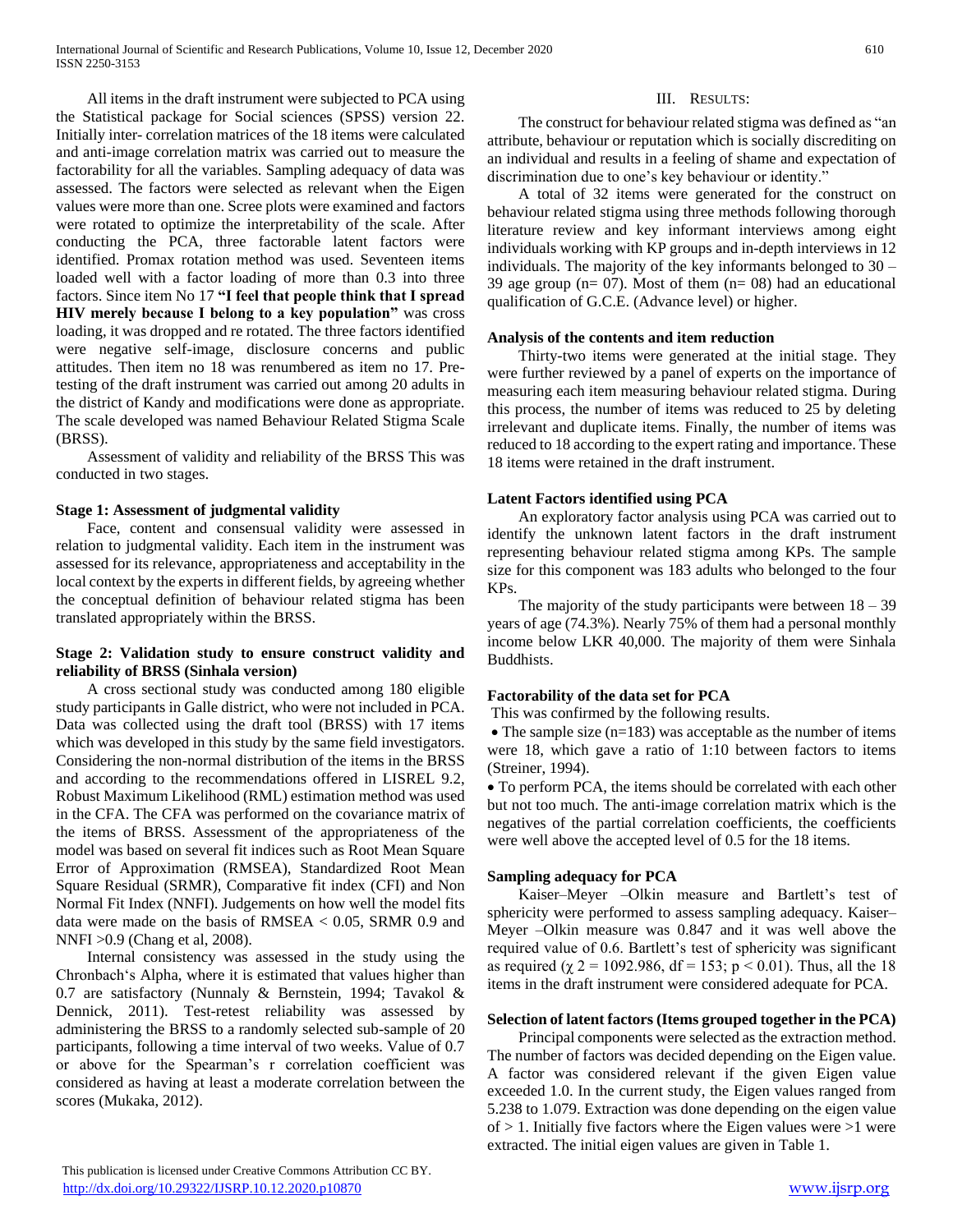**Table 1: Total Variance Explained in PCA**

| <b>Initial Eigenvalues</b><br>Component | <b>Total</b> | % of Variance | <b>Cumulative %</b> |  |
|-----------------------------------------|--------------|---------------|---------------------|--|
| $\mathbf{1}$                            | 5.238        | 29.097        | 29.097              |  |
| $\overline{2}$                          | 2.393        | 13.293        | 42.391              |  |
| 3                                       | 1.264        | 7.025         | 49.415              |  |
| $\overline{4}$                          | 1.192        | 6.625         | 56.040              |  |
| 5                                       | 1.079        | 5.993         | 62.033              |  |
| 6                                       | .820         | 4.554         | 66.587              |  |
| $\overline{7}$                          | .787         | 4.371         | 70.959              |  |
| $8\,$                                   | .732         | 4.066         | 75.024              |  |
| 9                                       | .660         | 3.665         | 78.689              |  |
| 10                                      | .635         | 3.529         | 82.218              |  |
| 11                                      | .558         | 3.099         | 85.317              |  |
| 12                                      | .489         | 2.719         | 88.036              |  |
| 13                                      | .455         | 2.529         | 90.565              |  |
| 14                                      | .414         | 2.302         | 92.866              |  |
| 15                                      | .404         | 2.243         | 95.109              |  |
| 16                                      | .394         | 2.187         | 97.296              |  |
| 17                                      | .253         | 1.403         | 98.700              |  |
| 18                                      | .234         | 1.300         | 100.000             |  |
|                                         |              |               |                     |  |

The scree plot suggests a three factor solution which seemed to be more appropriate. Therefore, a three factor solution was adopted for the current study. It is shown in figure 1.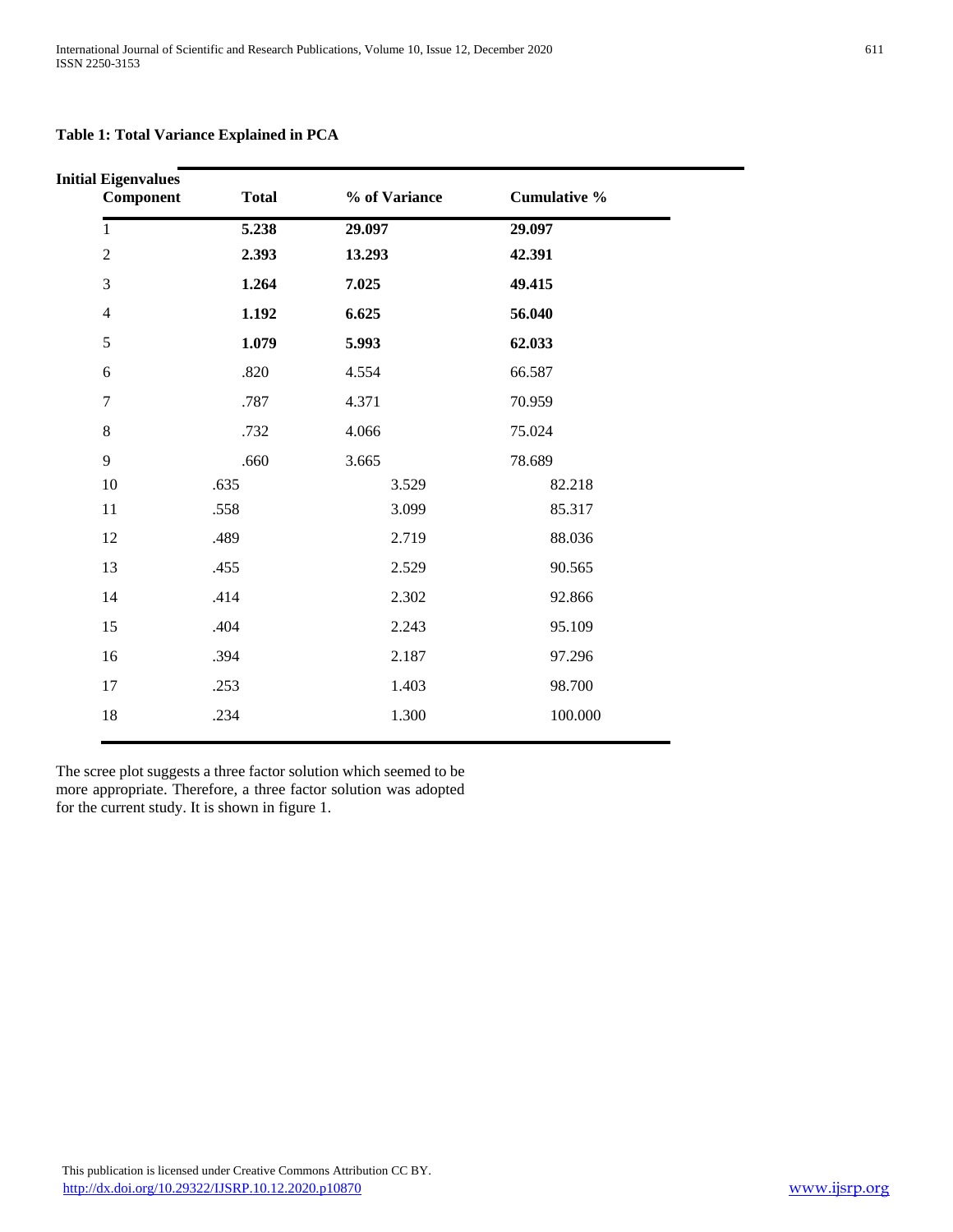

**Figure 2: Scree plot of factor analysis of Behaviour Related Stigma Scale**

Since there could be some degree of correlation between factors, promax rotation method was used initially. Item number 17 was

cross loading. Therefore, it was dropped and re-rotated. The final factor solution is shown as table 2.

## **Table 2: Pattern Matrix of Items of the Behaviour Related Stigma Scale After Item no 17 was dropped – Sinhala Version**

|                  |                                                                                                    | Component |              |   |
|------------------|----------------------------------------------------------------------------------------------------|-----------|--------------|---|
|                  |                                                                                                    | 1         | $\mathbf{2}$ | 3 |
| ST <sub>1</sub>  | I think that my behbehaviour is a punishment for me                                                | .824      |              |   |
| ST <sub>2</sub>  | I feel that my life is worthless because of my behaviour                                           | .822      |              |   |
| ST <sub>5</sub>  | I do not feel socializing like others do because I belong to a.782<br>key population               |           |              |   |
| ST <sub>4</sub>  | I feel that I am not as good as the others                                                         | .702      |              |   |
| ST <sub>18</sub> | I feel that society thinks that I'm an unsuccessful person due.682<br>to my key behaviour          |           |              |   |
| ST <sub>3</sub>  | I wish I did not belong to a key population group                                                  | .669      |              |   |
| ST <sub>9</sub>  | I feel like I'm getting rejected when I am with people who.537<br>don't belong to a key population |           |              |   |
| ST16             | I feel that the society thinks that key populations destroy our. 485<br>culture                    |           |              |   |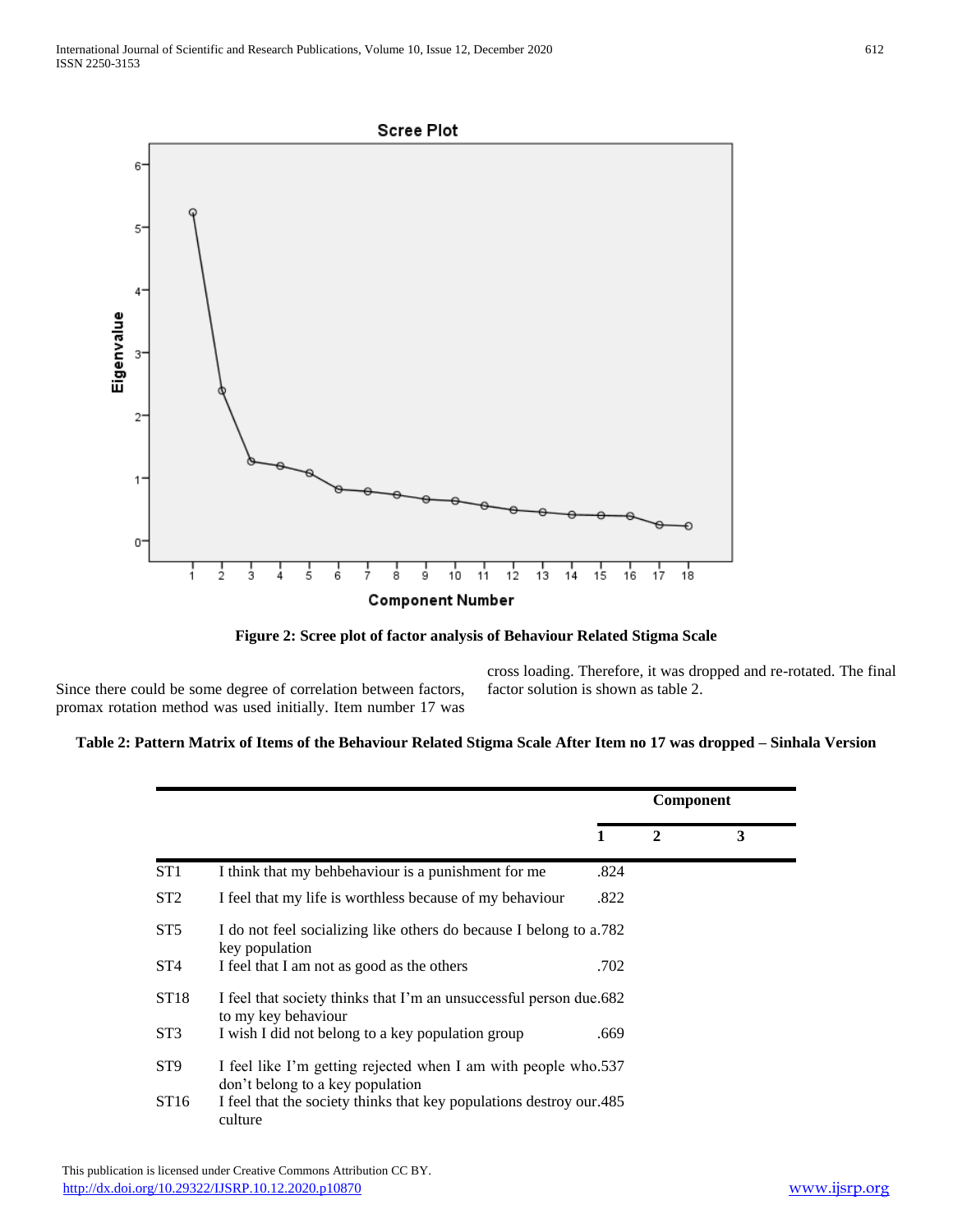| ST14            | I feel worried that people who know about my behaviour will<br>tell it to others                                | .830 |      |
|-----------------|-----------------------------------------------------------------------------------------------------------------|------|------|
| ST11            | I feel that I should be very careful to whom I disclose about<br>my behaviour                                   | .817 |      |
| ST15            | I feel that I need to tell people close to me to keep the fact<br>that I belong to a key population as a secret | .778 |      |
| ST13            | I feel that telling someone about my behaviour is risky                                                         | .638 |      |
| <b>ST10</b>     | I feel that I need to work hard to keep my key behaviour status<br>a secret                                     | .609 |      |
| <b>ST12</b>     | I feel worried that people may judge me negatively when they<br>learn about my behaviour                        |      | .795 |
| ST7             | I feel that people are afraid of me once they get to know that<br>I belong to a key population                  |      | .576 |
| ST <sub>6</sub> | I feel that people tend to ignore my good points when they<br>get to know about my behaviour                    |      | .567 |
| ST <sub>8</sub> | I feel that I am able to live the life I want, although I belong<br>to a key population                         |      | .393 |

Extraction method: Principal component analysis Promax rotation

#### **Factor naming**

The three factors were named by analyzing the items in each factor. The three factors were named as below.

F1: Negative Self Image: ST1, ST2, ST3, ST4, ST5, ST9, ST16, ST18

F2: Disclosure concerns: ST10, ST11, ST13, ST14, ST15

F3: Public attitudes: ST6, ST7, ST8, ST12

#### **Validity and Reliability of the instrument (BRSS)**

## **Assessment of data set for comparability for confirmatory factor analysis**

 The sample size was 180 for 18 items. The ratio of participants to variables was 10:1 which was satisfactory. Normality of data was assessed by Kolmogorv – Smirnov and Shapiro – Wilk test of normality which were statistically significant confirming non normality of data. Histograms drawn for each item showed a non-normal distribution of data. The standardized skewness and kurtosis were calculated. These ratios were greater than 1.96 had a p value of less than 0.05, indicating a significant skew or kurtosis.

 Data was checked for outliers. Although there were few univariate outliers, they were included in the dataset as it was decided that they were important to be included following the opinion of a panel of experts. Bivariate correlations between items were examined. The highest correlation observed between the two items was 0.64, indicating that none of the two items were highly or perfectly correlated.

#### **Assessment of construct validity through CFA**

 Confirmatory factor analysis was carried out to assess the comparability of the factor structure obtained following PCA in a different sample using the finalized BRSS. Since the distribution of responses obtained for each item did not confirm to a normal distribution, Robust Maximum Likelihood (RML) method was carried out. Several models of factor structures were evaluated using RML estimation method. The summary of model fit statistics of the three models described above is given in table 3.

|  | Table 3: Model Fit Statistics of the One Factor, Two Factor and Three Factor Models of BRSS |
|--|---------------------------------------------------------------------------------------------|
|--|---------------------------------------------------------------------------------------------|

| <b>Model</b> | Absolute fit indces         |            |             | <b>Comparative fit</b> |            | <b>Parsimony correlation</b> |            |
|--------------|-----------------------------|------------|-------------|------------------------|------------|------------------------------|------------|
|              | X2                          | <b>GFI</b> | <b>SRMR</b> | <b>NNFI</b>            | <b>CFI</b> | <b>RMSEA</b>                 | <b>NCP</b> |
| One factor   | 433.3 df = $0.741$          |            | 0.115       | 0.622                  | 0.669      | 0.121                        | 314.305    |
| model        | 119<br>p                    |            |             |                        |            |                              |            |
|              | < 0.000                     |            |             |                        |            |                              |            |
| Two factor   | $230.13 \text{ df} = 0.859$ |            | 0.0935      | 0.864                  | 0.882      | 0.073                        | 112.132    |
| model        | 118<br>p                    |            |             |                        |            |                              |            |
|              | < 0.000                     |            |             |                        |            |                              |            |
| <b>Three</b> | $172.7 \text{ df} = 0.895$  |            | 0.0573      | 0.930                  | 0.904      | 0.052                        | 56.701     |
| factor       | 116p                        |            |             |                        |            |                              |            |
| model        |                             |            |             |                        |            |                              |            |

#### **Assessment of reliability of the BRSS:**

 The Cronbach's alpha value of the overall BRSS was 0.85. All the values exceeded Nunnaly's criterion of 0.7, which were satisfactory (Nunnaly, 1978).

 Test – retest method was employed to assess the reliability. The BRSS which was used in the validation study was readministered to a randomly selected 20 participants by the PI independently following a two-week interval. The total scores obtained for each subscale at the two occasions were compared.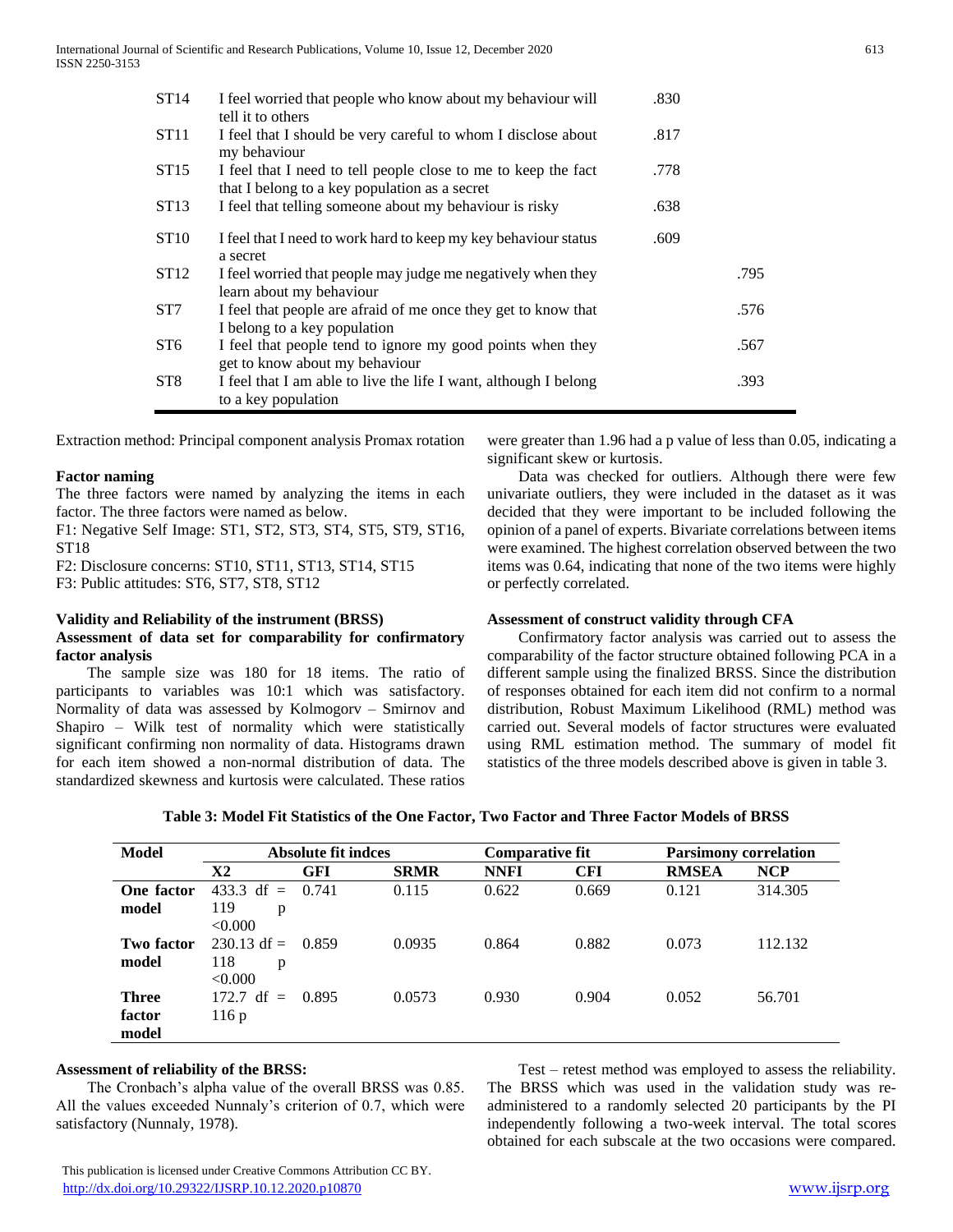The intra class correlation coefficient was 0.97 which indicates that there is excellent inter rater reliability, and 95% confidence interval was 0.948 – 0.992.

#### IV. CONCLUSION:

 A 17 item tool with a three factor structure was developed to measure behaviour related stigma among key populations. It was named as "Behaviour Related Stigma Scale" (BRSS).

#### V. DISCUSSION:

 Behaviour related stigma scale (BRSS) is the first ever validated tool which measures all the component the behaviour related stigma among KP. This can be used in any key population group. This can be used by the service implementers to measure to assess behaviour related stigma among KP and direct them for necessary interventions to overcome them if necessary. The newly developed BRSS is a cost effective tool which can be administered by an interviewer who has completed secondary education or selfadministered by KP with similar educational level. The average time spent to administer the instrument was 15 -18 minutes which was considered satisfactory for a community based study.

 The validity and reliability of the scale, reliability of data of the study and meeting the presumed assumptions in respondent driven sampling has increased the quality of conclusions obtained from the study.

 In the absence of specific guidelines to measure behaviour related stigma among KP, guidelines for the development of scales which measure psychometric properties were followed (McDowel & Newell 1996; Tay & Jebb, 2017). A similar method has been used in development of new instruments in the field of HIV related stigma by Berger, Ferrans & Lashley (2001).

 According to the generated definition, operationalization of behaviour related stigma was done and items were generated. It was ensured that the construct was well explored by the selected items. Upon exploration of the items, it was identified that behaviour related stigma could be assessed by introducing common items to all the KP groups by generalizing the items to the whole target group. Expert opinion was obtained from the same panel of experts regarding the suitability of developing a common tool. The current study followed the item reduction which was done using a non-statistical method. This has been identified as an accepted method for reduction of items from a pool (Redding et al., 2006).

 This tool included a five point likert scale which has been recommended that to adopt a minimum of five responses in scale development (Striener & Norman, 1995). Sixteen out of seventeen items of the BRSS were positively scored while one item was negatively scored. This was done purposefully to minimize acquiescence response bias (Latkin et al.,2010) as done in Berger's HIV stigma scale as well (Berger et al., 2001).

 Galle district was selected for the validation study because an adequate amount from all four KP groups with diverse socio economic and cultural background could be found (NSACP, 2013; NSACP 2018 a). It is not recommended to use the same data set to explore the factor structure as well as assess the validity of the instrument. Hence, for confirmatory factor analysis, data was

 This publication is licensed under Creative Commons Attribution CC BY. <http://dx.doi.org/10.29322/IJSRP.10.12.2020.p10870> [www.ijsrp.org](http://ijsrp.org/)

collected from a different set of participants from the same study setting where data was collected for the PCA.

 Since EFA analysis provides the best option for identification of the constructs, especially when the constructs cannot be hypothesized (Stapleton, 1997), it was performed to explore the underlying latent factors in the draft instrument (BRSS). The sample size used was considered adequate as it was more than the minimum sample size required for factor analysis which was more than 1:5 ratio (Brown, 2006).

 Although the behaviour related stigma among KP were described as self – stigma and perceived stigma, the latter consisted of disclosure concerns and public attitudes. This subdivision of disclosure concerns and public attitudes under the category of perceived stigma has been explained by Brakel (2006) and Gray (2002).

 Since there was no gold standard to measure behaviour related stigma among KP, criterion validity of BRSS was not assessed. Yet, the BRSS has shown adequate validity and reliability statistics for it to be accepted as a suitable study instrument to measure behaviour related stigma among KP in community setting.

#### **Acknowledgement:**

 I acknowledge all the key populations who participated in this study and the experts in psychology, public health and statistics who gave valuable inputs to make this study a success.

#### **Declaration of interest:**

I declare that there is no conflict of interest.

#### **REFERENCES**

- [1] Berger, B. E., Ferrans, C.E., & Lashley, F.R. (2001). Measuring Stigma in People with HIV: Psychometric Assessment of the HIV Stigma Scale. Research in Nursing & Health, 24, 518 – 529.
- [2] Van Brakel, W.H.N. (2006) Measuring health-related stigma—A literature review. Psychology, Health & Medicine, 11(3), 307-334, doi: 10.1080/13548500600595160
- [3] Brown, T.A. (2006). Confirmatory factor analysis for applied research. New York: The Guilford press
- [4] Chang, M.W., Brown, R., & Nitzke, S. (2008). Scale development: Factors affecting diet, exercise, and stress management (fadesm). BMC Public Health, 8(1), 76. doi: 10.1186/1471-2458-8-76
- [5] Gray, A. J. (2002). Stigma in psychiatry. Journal of the Royal Society of Medicine, 95, 72 - 76. http://doi.org/10.1258/jrsm.95.2.72
- [6] Joint United Nations Programme on HIV/AIDS (2015). UNAIDS terminology guidelines 2015, Geneva, Switzerland.
- [7] Joint United Nations Programme on HIV/AIDS (2017). UNAIDS data 2017, Geneva, Switzerland. Retrieved on Ferbruary, 23, 2018, from http://www.unaids.org/sites/default/files/media\_asset/20170720\_Data\_book \_2017\_en.p df
- [8] Latkin,C., K Srikrishnan, K.A., Yang,C., Johnson S., Solomon, S. S., Kumar,S.,…& Solomon, S. (2010). The relationship between drug use stigma and HIV injection risk behaviors among injection drug users in Chennai, India. Drug Alcohol Depend,  $110(3)$ ,  $221-227$ . India. Drug Alcohol Depend, 110(3), http://doi.org/10.1016/jid.2010.03.004
- [9] Mukaka, M. M. (2012). Statistics Corner: A guide to appropriate use of Correlation coefficient in medical research. Malawi Medical Journal, 24(3), 69-71.
- [10] McDowell, I., & Newell, C. (1996). Measuring health. A guide to rating scales and questionnaires, 2.